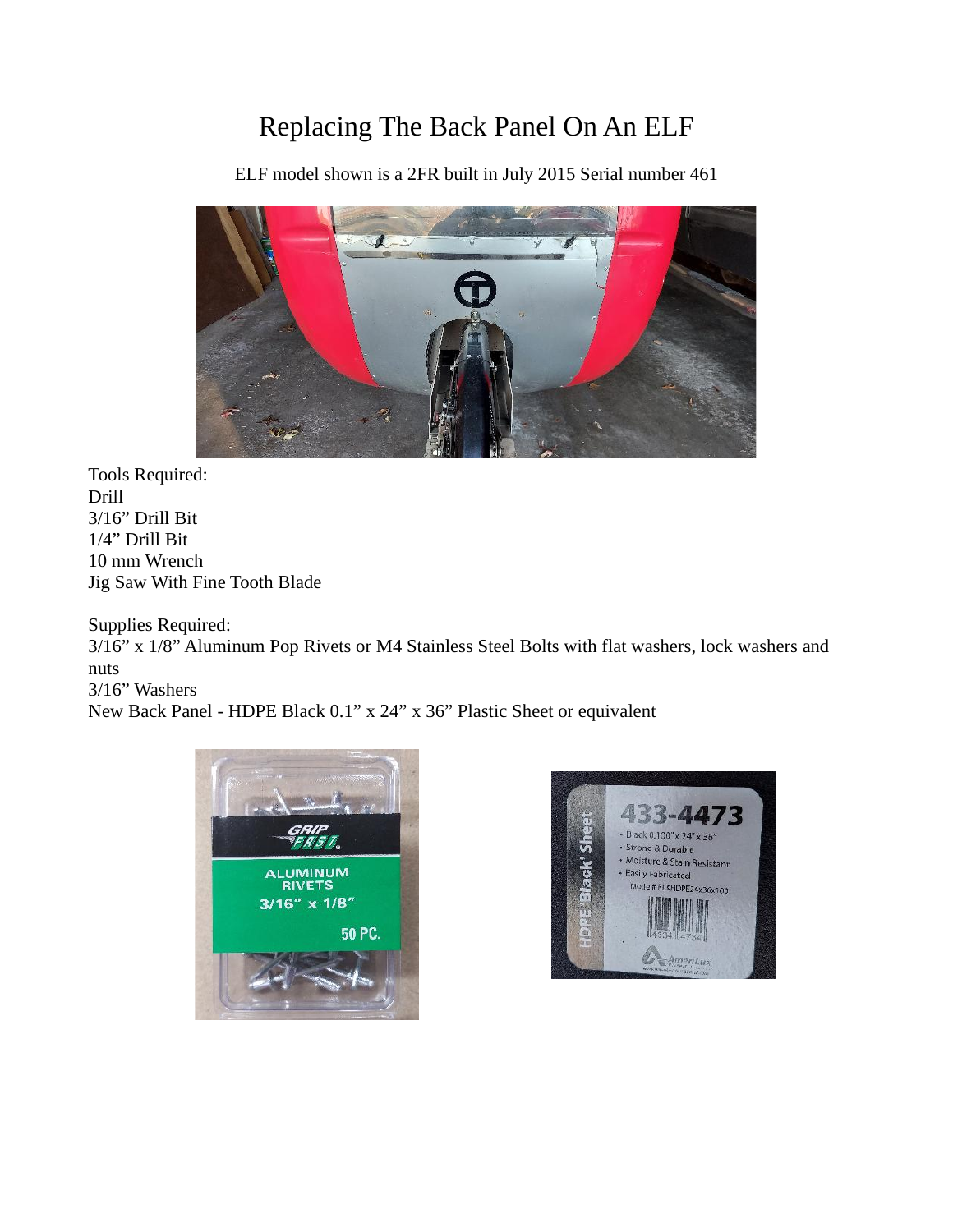Step 1:

Drill out existing pop rivets using ¼" drill bit. Do not drill completely through pop rivet. Just enough so the top cap comes off.



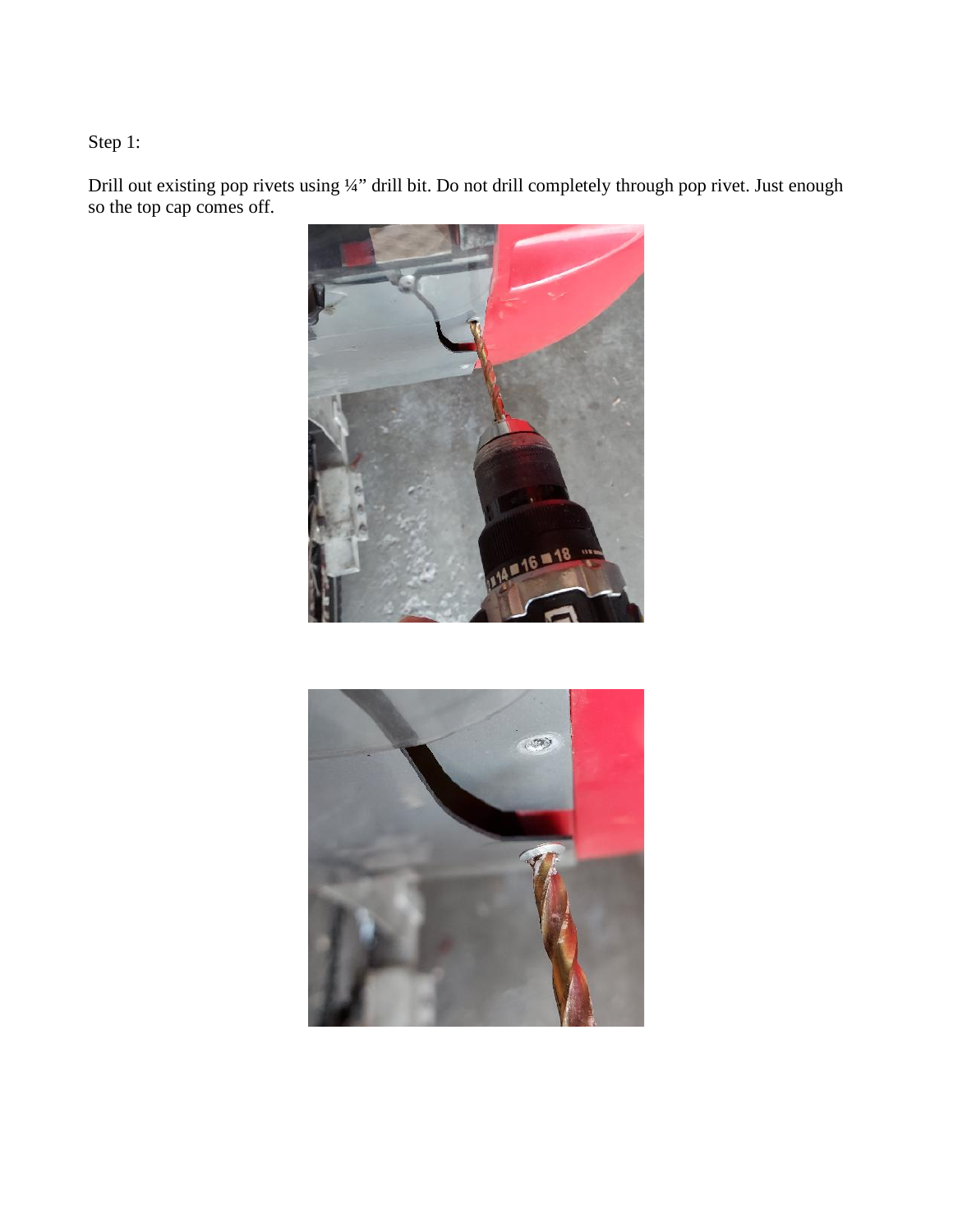Step 2:

Remove the two twist knobs and hardware to secure the back window using the 10 mm wrench. Remove existing back panel.



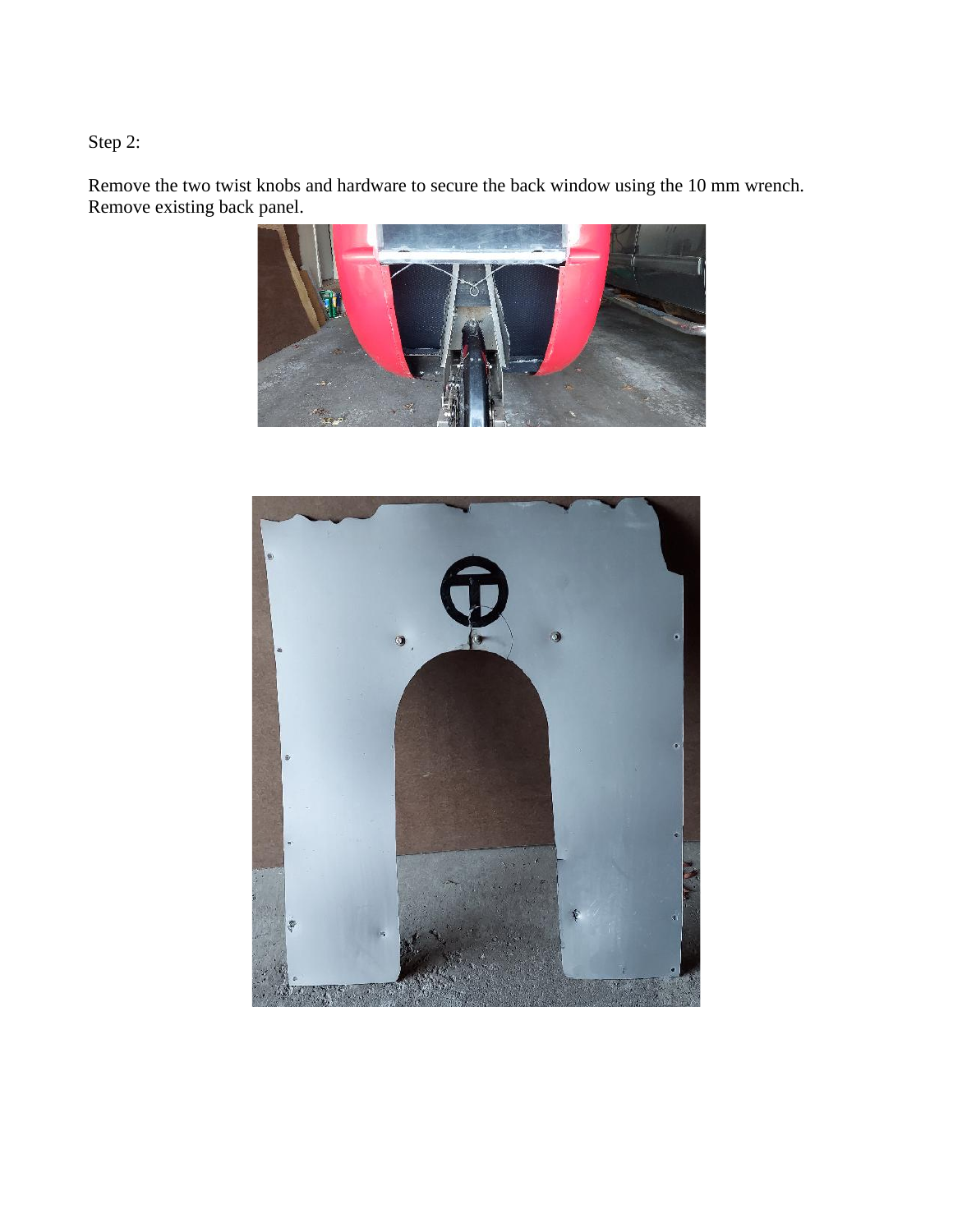## Step 3:

Using the existing back panel as a template, copy the shape onto the new back panel.



Using the Jig Saw with a fine tooth blade, cut out the new back panel.